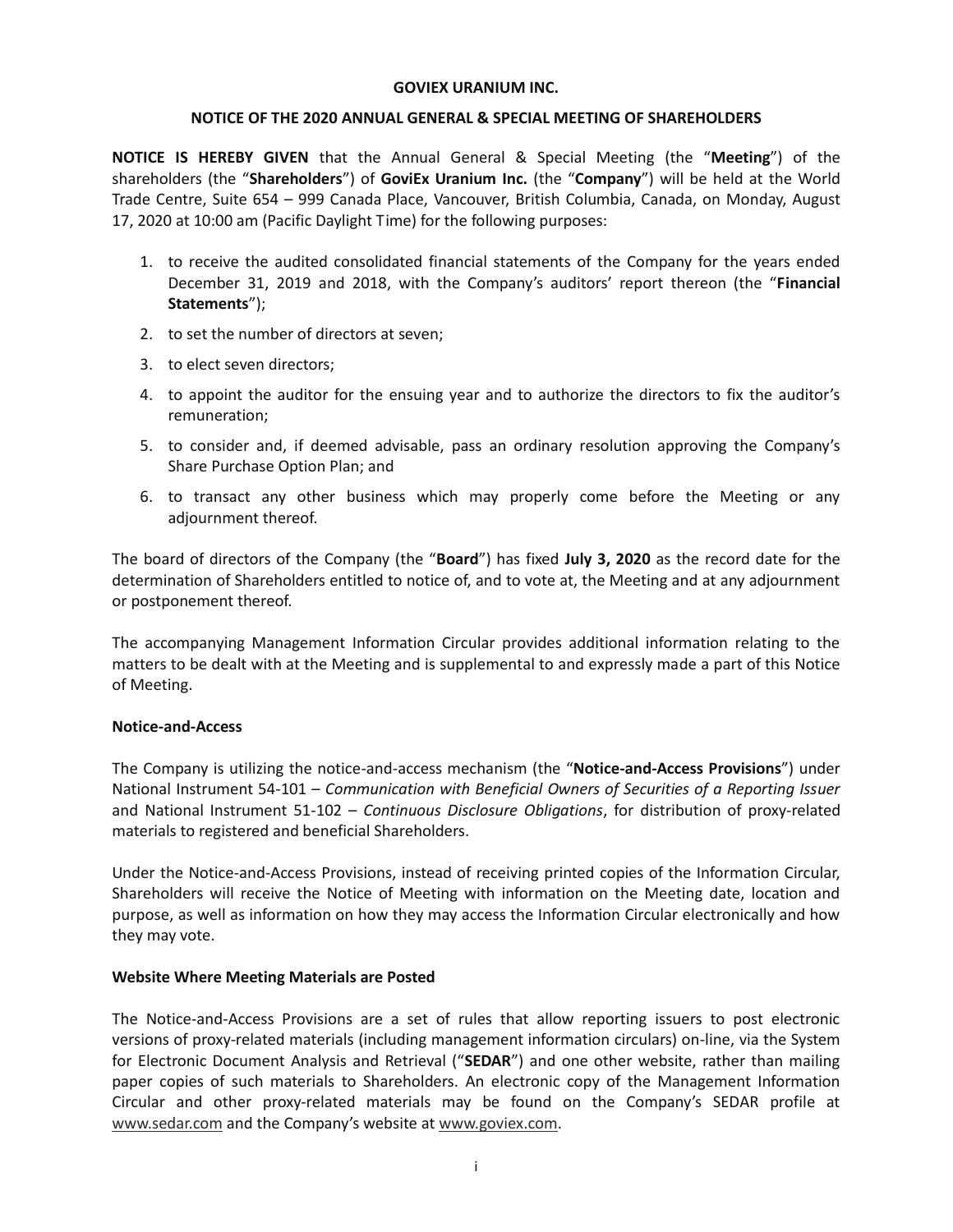The Company will not use the procedures known as "stratification" in relation to the use of Notice-and-Access Provisions. Stratification occurs when a reporting issuer using the Notice-and-Access Provisions provides a paper copy of the Management Information Circular to only certain Shareholders with the notice package.

## **Obtaining Paper Copies of Materials**

The Company anticipates that using the Notice-and-Access Provisions for delivery will directly benefit the Company through a substantial reduction in both postage and material costs, and also promote environmental responsibility by decreasing the large volume of paper documents generated by printing proxy-related materials. Shareholders with questions about the Notice-and-Access Provisions can call the Company's transfer agent, Computershare Investor Services Inc. ("**Computershare**"), toll-free within North America: 1-866-964-0492, direct, from Outside of North America: +1-514-982-7555 (which is not a toll-free number) or via Computershare's website at www.computershare.com/noticeandaccess.

Shareholders may obtain paper copies of the Management Information Circular and/or the Financial Statements (and related Management's Discussion & Analysis for the year ended December 31, 2019 ("**MD&A**")) by calling toll-free within North America: 1-888-571-4545, direct, from Outside of North America: +1-604-681-5529 (which is not a toll-free number), or via email at info@goviex.com

Requests for paper copies of the Company's Management Information Circular or the Financial Statements and MD&A, which are required **in advance of the Meeting**, should be sent so that the request is received by the Company or Computershare at least 10 business days before the Meeting in order to allow sufficient time for Shareholders to receive the paper copies and to return their proxies or voting instruction forms to intermediaries not later than 48 hours (excluding Saturdays, Sundays and statutory holidays in the City of Vancouver, British Columbia) prior to the time set for the Meeting or any adjournments or postponements thereof.

# **Voting**

**Given the need for risk management in respect of the Coronavirus disease (COVID-19), GoviEx encourages you to vote your shares by proxy in advance of the Meeting, via mail, telephone or on the internet. In conducting the Meeting on August 17, 2020, the Company intends to follow the guidelines for physical distancing prescribed by public health authorities to minimize the spread of COVID-19, as such guidelines are applicable as at the date of the Meeting. The Company asks that anyone planning to attend the Meeting in person advise the Company well in advance at info@goviex.com (Attention: Corporate Secretary). To ensure the health and safety of all attendees, the Company reserves the right to take any additional cautionary measure deemed to be appropriate, necessary or advisable in relation to the Meeting in response to further developments in the COVID-19 pandemic, including limiting the number of persons who may be allowed in a single room for the Meeting to allow for required social distancing, or any other measures that may be recommended by public health authorities in connection with gatherings of persons͘ No management presentation will be made following the business of the Meeting.** 

A proxy form is enclosed herewith. Registered Shareholders who are unable to attend the Meeting in person are requested to complete, date, sign and return the enclosed proxy form to Computershare in accordance with the instructions set out on the proxy form and in the Management Information Circular. If you are voting your shares by proxy, the Company's transfer agent, Computershare, must receive your completed proxy form by 10:00 am (Pacific Daylight Time) on Thursday, August 13, 2020, or 48 hours (excluding Saturdays, Sundays and statutory holidays in the City of Vancouver, British Columbia) before